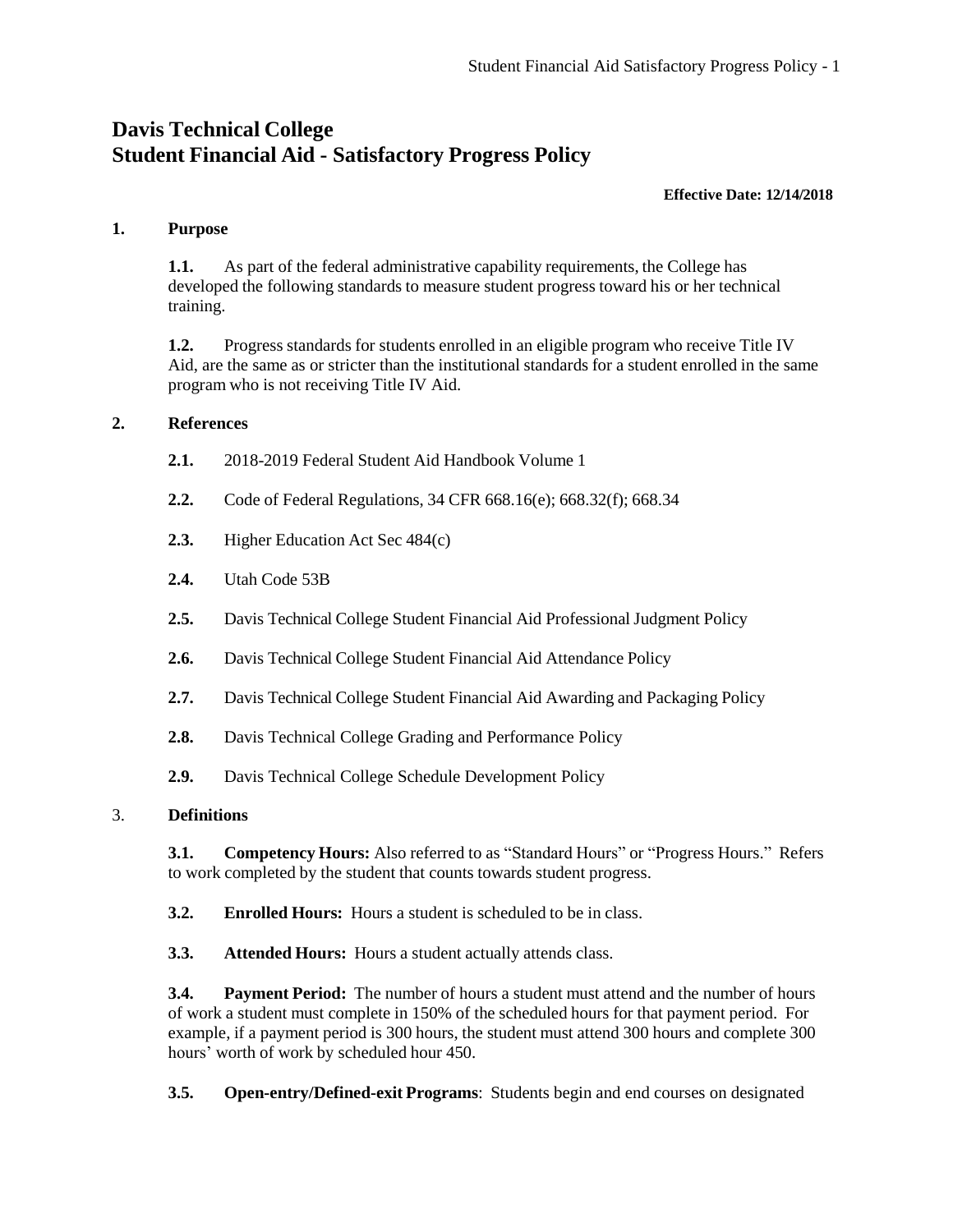start/end dates. Students pay for each course when they enroll and may re-enroll and repay for courses they fail to complete. (Also called Course-Based)

**3.6. Defined-Entry/Defined-exit**: Students begin and end courses on designated start/end dates. Students pay for each course when they enroll and may re-enroll and repay for courses they fail to complete.

**3.7. Progress:** A ratio of hours of coursework completed compared to hours of enrollment.

### **4. Policy**

### **4.1. Satisfactory Progress**

**4.1.1. Frequency:** Student progress is evaluated when a student attempts to activate their federal aid and at the end of each payment period for all students in all programs.

**4.1.2. Prior Enrollment:** Students with demonstrated progress and/or attendance below acceptable standards in prior enrollment periods will be required to serve an unpaid probation period of no less than half the hours in the payment period. If the student can demonstrate progress by the end of the unpaid period, financial aid will be reinstated for the entire payment period.

**4.1.3. Qualitative Measure**: The qualitative measure is determined through a student's ability to demonstrate competency in the course or subject matter. Each course syllabus provides the student with information regarding the predefined measure for determining successful completion of the course per the college's Student Grading and Performance Policy, section 4.5.1. Students must maintain a grade in each course of "C" or better to be considered meeting the financial aid progress standard.

**4.1.4. Quantitative Measure:** Each competency is assigned progress hours based on the average time a student would expect to complete a course. Progress hours are then measured as a ratio against enrolled hours to determine how many hours a student actually took to complete the course. Students must be on pace for completing the program in no more that 150% of the hours in the program. Progress is monitored at the end of each payment period.

**4.2. Loss of Eligibility**: Students are paid their first payment of aid upon enrollment (see Disbursement policy). No subsequent disbursement of aid will be paid until the student completes the work and attends the hours in the payment period for which they have been paid. If the student fails to complete the payment period (both attended and progress hours) before 150% of the hours in the payment period, he/she is considered to have lost financial aid eligibility. The college does not accept appeals for satisfactory academic progress since the quantitative standard defined is the minimum allowed by federal law. Repeated courses will impact the quantitative measure for academic progress and can result in loss of eligibility. In addition, no financial aid is paid for repeated courses, since federal regulations only allow for payment of aid up to the hours in the program

**4.3. Reinstatement after loss of eligibility**: A student can have their Federal Financial Aid reinstated once their quantitative measure of progress and attendance reaches 67% as long as their qualitative measure of progress is a C or better. It is possible for a student to increase their overall quantitative progress or attendance rate by increasing their incremental pace. A student is